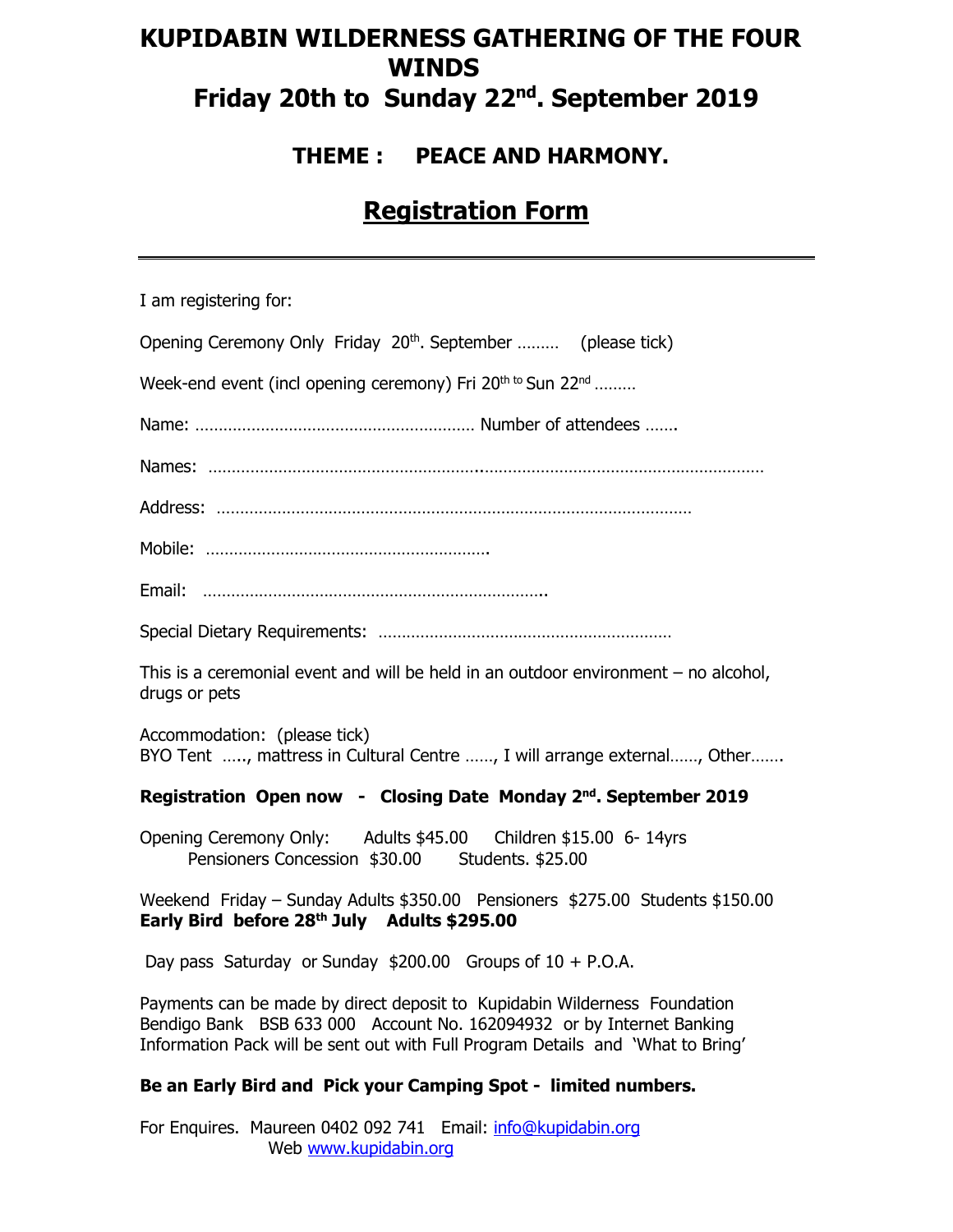## **KUPIDABIN GATHERING OF THE FOUR WINDS Friday 20TH – Saturday 21st – Sunday 22nd September 2019**

### **Event information:**

**WHERE:** Kupidabin Wildnerness

 **7 Lyell Court.** Mt. Samson

Next to Lyell Deer Sanctuary. Approx 40mins North West of Brisbane CBD.

### **WHAT TO BRING:**

- **•** Sun Screen
- Hat
- Water bottle
- **•** Torch or headlamp
- **■** Insect Repellant
- Closed walking shoes or Sneakers for safety and protection
- Yoga Mat or Camp chair to sit on outdoors
- **Example 3** Sleeping bag & pillow
- Towel
- Clothes for Ceremonies and Feast
- Warm Jacket ( The nights are cool.)
- Notebook and/or journal and pen
- **Snacks for between meals if you wish.**
- An item for our Auction would be appreciated. ( Monies raised go to K.W. Development Fund)

## **WHAT TO WEAR during CEREMONIES:**

It is traditional that women wear skirts that cover their knees. Skirt/sarong and Shoulders should be covered - soft soled shoes Something warm i.e. cotton jumper is also good. Bring something to sit on while in ceremony (a blanket and/or folding chair) The men should wear a dressy Shirt or Polo Shirt long pants or dress shorts and soft soled shoes. This is optional. No thongs.

No tank tops, short shorts or thongs at any time men or women. Children: Footwear must be worn at all times for safety and protection – No Thongs. (This is a Bush environment)

This is a camping experience to enjoy the bush environment be prepared and respect you are all sharing the land with one another and our wildlife friends over the weekend. Be respectful of Kupidabin Wilderness and the Native Fauna. No rocks or Flora to be taken off the land. No trees to be cut down only use dead wood for ceremonial fires.

Traditional Costumes (if you have one -optional)would be appreciated by the Elders to wear at the International Day of Peace Ceremony on Saturday, the Spring Equinox Ceremony on Sunday be colourful also Closing Circle and Feast on Sunday.